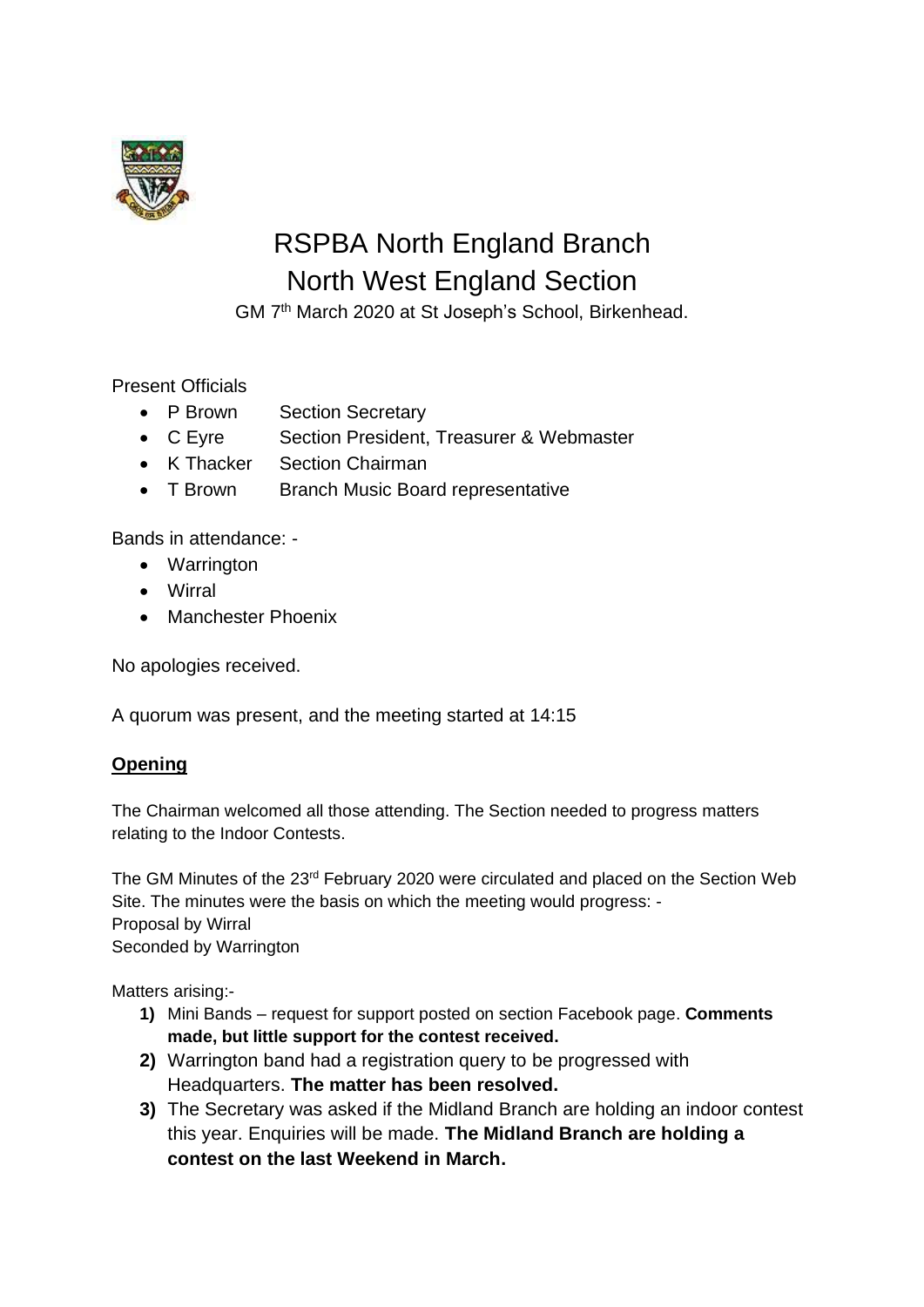#### **Treasurers Report**

The Trio contest held prior to the meeting is believed to have made a small profit (circa £20), even, thanks in the main to the Raffle and sale of Teas/ Coffees and the attendance of Houghton le Spring Pipe Band.

#### **Music Board Report**

The next MB meeting is scheduled for the 4<sup>th</sup> April 2020.

No new business to report, band reminded of the following -

The MB members have been asked to continue to promote the Historical Society if anyone has information of interest or would like to be involved please let Theresa know.

Presentation from the College Principal of Musicianship (Tom Brown) on some thoughts on competitions is attached as a separate .pdf and Powerpoint. Members of the MB are to discuss further and seek views from within Branches and Bands, this may result in format changes if suggestions are taken further. Please pass your comments to Theresa.

#### **Directors Report**

The next meeting is the Associations AGM on the 14th March 2020

2020 is the 90<sup>th</sup> Anniversary of the Association, as yet no commemorative initiatives have been tabled.

Look for feedback from the branches regarding the closeness of the dates for the Major championships.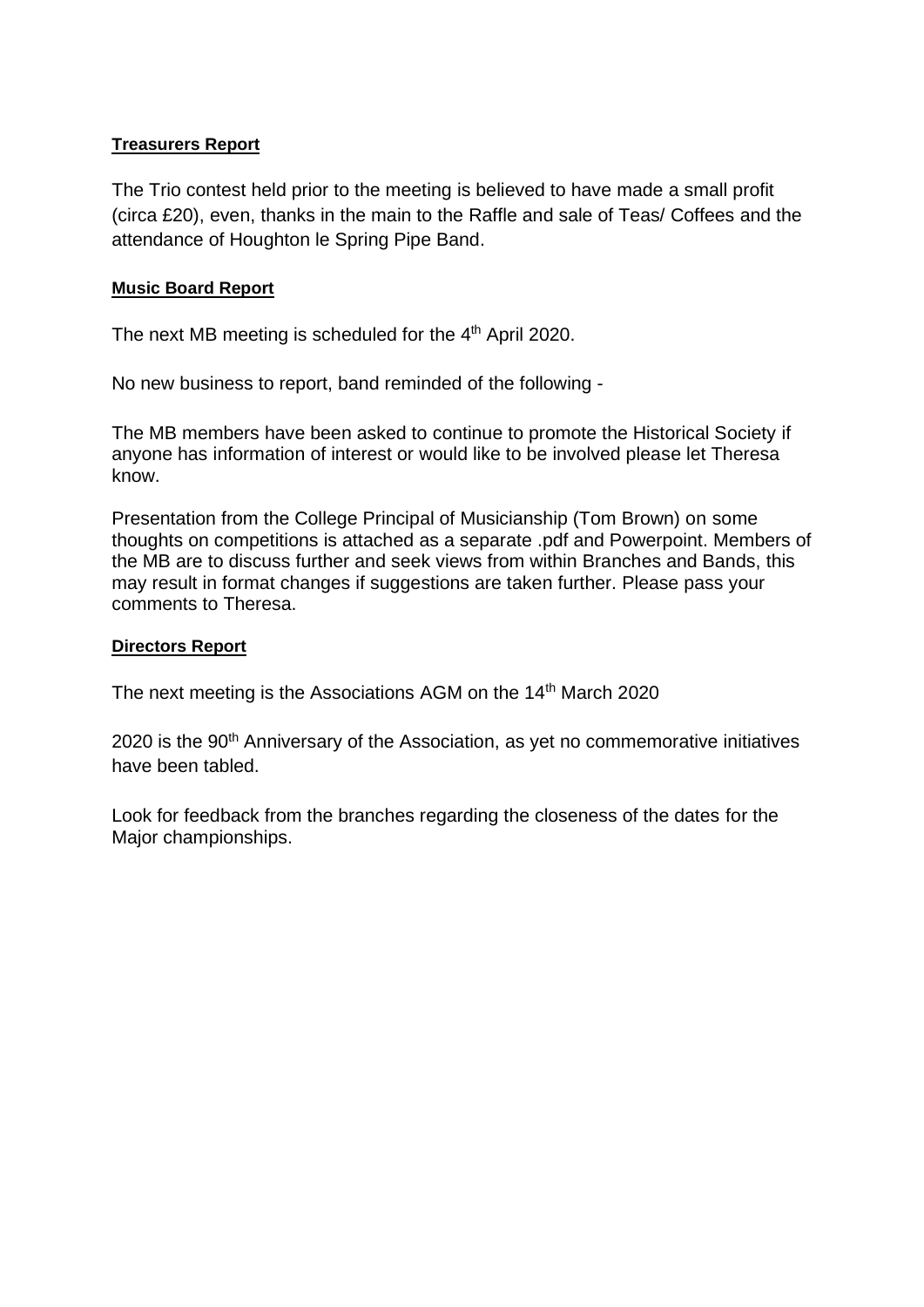#### **2020 Playing Requirements**

| Contest<br>Date                                         | Closing<br>Date / Draw                  | <b>Contest Info</b><br><b>Bus Forms</b> | Grade<br>1                                                   | Grade<br>2                                                     | Grade<br>з                                                   | Grade<br>Juv                   | Grade<br>Nov A /<br>4A                                            | Grade<br>Nov $B/$<br>4B                                                                      |
|---------------------------------------------------------|-----------------------------------------|-----------------------------------------|--------------------------------------------------------------|----------------------------------------------------------------|--------------------------------------------------------------|--------------------------------|-------------------------------------------------------------------|----------------------------------------------------------------------------------------------|
| 23 May<br><b>British</b><br>Championships<br>Paisley    | <b>TBC</b><br>Draw: 11:00<br>TBC.       | Awaiting<br>Contest<br>Information      | Medley<br>(5-7 mins)<br>(Submit 2)                           | <b>MSR</b><br>(Submit 2)                                       | Medley<br>$(3-5 \text{ mins})$                               | MSR                            | Prescribed<br>MSR:<br>1x4-parted                                  |                                                                                              |
| 13 June<br>United Kingdom<br>Championships<br>Lurgan    | <b>TBC</b><br>Draw: 11:00<br><b>TBC</b> | Awaiting<br>Contest<br>Information      | <b>MSR</b><br>(Submit 2)                                     | Medlev<br>$(4-6$ mins)                                         | <b>MSR</b>                                                   | Medlev<br>$(3-5 \text{ mins})$ | March<br>or<br>2x2-parted<br>Marches<br>1x4-parted<br>Strathspey  | Prescribed<br>Marches:                                                                       |
| 27 June<br>European<br>Championships<br>Inverness       | <b>TBC</b><br>Draw: 11:00<br>TBC.       | Awaiting<br>Contest<br>Information      | Medley<br>(5-7 mins)<br>(Submit 2)                           | MSR<br>(Submit 2)                                              | Medley<br>$(3-5 \text{ mins})$                               | <b>MSR</b>                     | $2x2 -$<br>or<br>parted<br>Strathspey<br>1x4-parted<br>Reel<br>or | 4x2-parted<br>Marches<br>All tunes to<br>from<br>lbe<br>RSPBA list<br>$\overline{\text{of}}$ |
| 25 July<br>Scottish<br>Championships<br>Dumbarton       | TBC.<br>Draw: 11:00<br><b>TBC</b>       | Awaiting<br>Contest<br>Information      | <b>MSR</b><br>(Submit 2)                                     | Medley<br>$(4-6 \text{ mins})$                                 | <b>MSR</b>                                                   | Medley<br>$(3-5 \text{ mins})$ | 2x2-parted<br>reel<br>All tunes to<br>from<br>he<br>RSPBA list    | prescribed<br>tunes.                                                                         |
| 14 and 15th August<br>World<br>Championships<br>Glasgow | <b>TBC</b><br>Draw: 11:00<br><b>TBC</b> | Awaiting<br>Contest<br>Information      | <b>MSR</b><br>(Submit 2)<br>Medley<br>(5-7 mins<br>Submit 2) | Medley<br>$(4-6$ mins)<br>Submit 1<br><b>MSR</b><br>(Submit 2) | <b>MSR</b><br>(Submit 1)<br>Medley<br>(3-5 mins<br>Submit 1) | Medlev<br>$(3-5 \text{ mins})$ | of<br>prescribed<br>tunes                                         |                                                                                              |

### **2020 NEW Section Competitions / (and workshop).**

The events are open to all branches, to increase the viability of the events and vary the competition. Within each section of the open competition, confined section results will also be announced. The entry forms are available on the NWE Website.

Venues continue to be sought, St Josephs, Birkenhead has been booked and will be the assumed venue until an alternative is agreed.

The proposed dates are:

- Saturday 15th February 2020: Solo Piping. **COMPLETED**
- Saturday 7thth March 2020: Trio Piping. . **COMPLETED**
- Saturday 25<sup>th</sup> April 2020: Solo Drumming, Drum Salute, Quartet Piping and Mini Bands **CANCELLED**

The section wishes to record it thanks to Cameron Edgar who adjudicated the Trio Piping today for support to the Section.

We must thank Houghton le Spring Pipe Band for traveling from the North East Section and making a contest for the Section Band taking place in the Grade 4 events.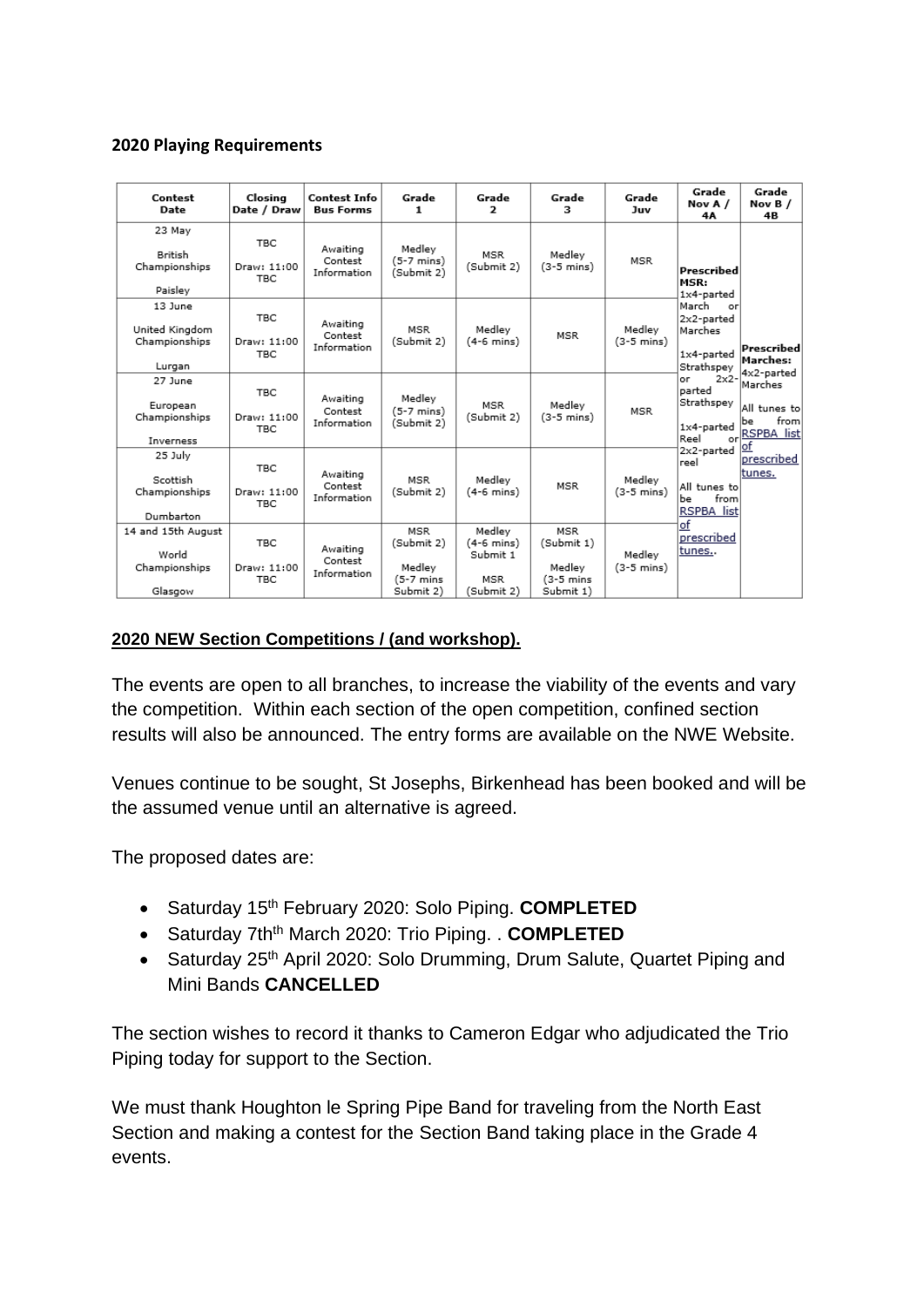The event made a slight profit due to the support of the Raffle and Sale of Tea / Coffee, and the late increase in entries.

*It was agreed there was a need for a Section meeting to be held at St Joseph's School, Birkenhead, immediately after the Trio Piping competition. It is at this meeting that we will decide whether or not to go ahead with the competitions on April 25th.* 

Those present at the Section Meeting agreed to Cancel our own MINI Band Contest scheduled to be held on the 25<sup>th</sup> April and recommend bands interested in competing support the NE Section event on the 26<sup>th</sup> April for the following reasons: -

- 1) It would be financially beneficial to support a single event rather than two on the same weekend, where bands are unlikely to travel to both.
- 2) Despite posting a request for support on the Section Facebook page, no comments were received indicating there were not going to be enough entries to support the event and make it a contest. (2 bands  $*$  6 entries at £6 = **£36.00**)
- 3) The costs of an event are quite high where two adjudicators are required. Depending on travel location and number of nights hospitality required, the section would need to budget for a cost between £500 and £900 at today's allowances (£150 = 375 miles): -

| Cost            | Judge 1 | Judge 2 |
|-----------------|---------|---------|
| Fee             | 75.00   | 75.00   |
| Hotel 1 Night   | 80.00   | 80.00   |
| 2 Meals         | 40.00   | 40.00   |
| Travel          | 150.00  | 150.00  |
|                 | 345.00  | 345.00  |
| Hotel 2nd Night | 80.00   | 80.00   |
| Meal            | 20.00   | 20.00   |
|                 | 445.00  | 445.00  |

4) The costs of a contest over the last 10 years, the costs in some years are split over two days where a training course has been held. In other years travel and hotel has been sponsored. Hospitality has been provided by the Competition Secretary all to limit the cost to the Section and ensure an event takes place.

|      | cntry | Bands | Raffle | Income | Expenditure | Profit<br>Loss |
|------|-------|-------|--------|--------|-------------|----------------|
| 2019 | £0.00 |       | 0.00   | 0.00   | 0.00        | 0.00           |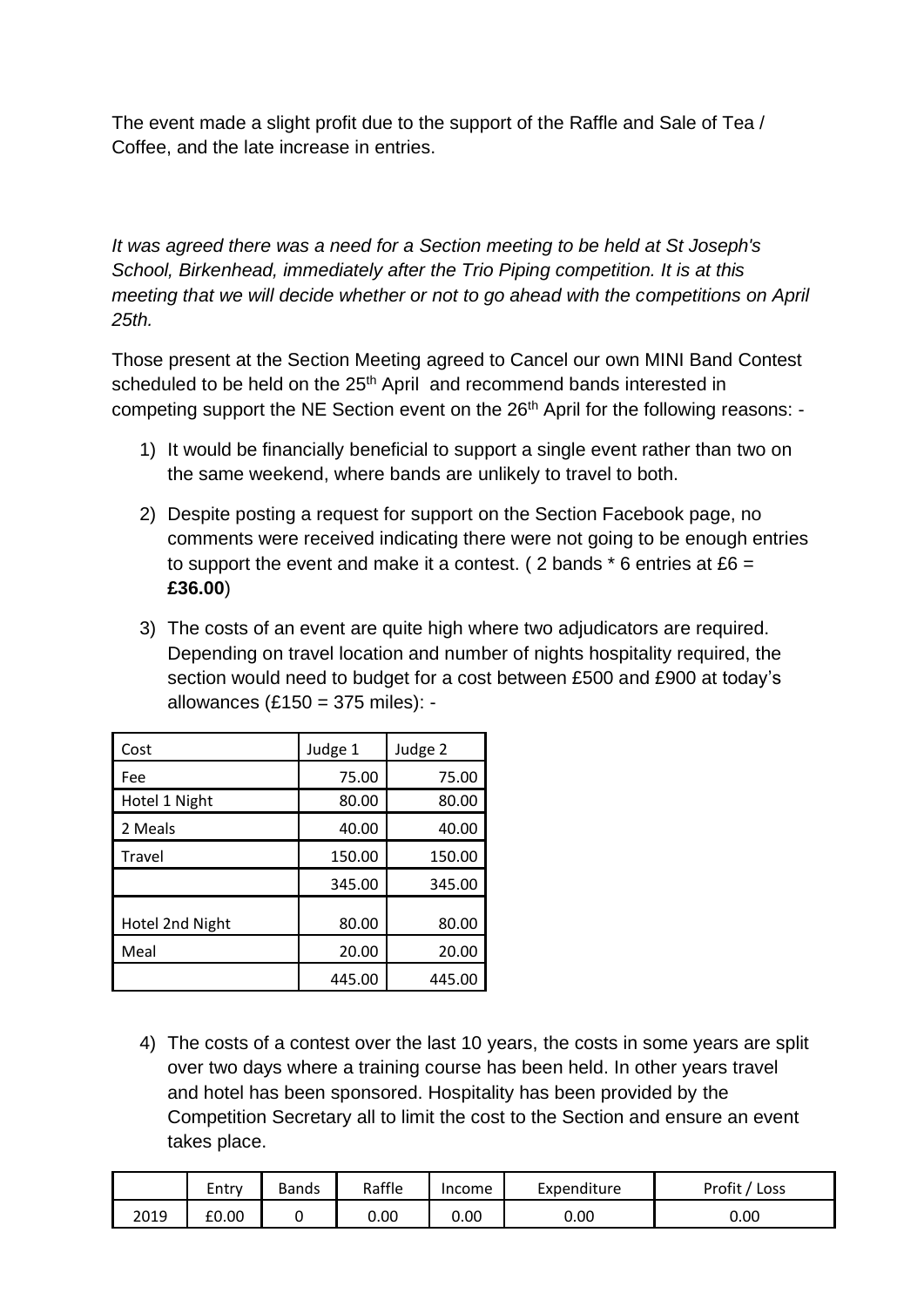| 2018 | £220.00 | 6 | 105.00 | 325.00  | 503.18  | $-178.18$ |
|------|---------|---|--------|---------|---------|-----------|
| 2017 | £314.50 | 5 | 183.61 | 498.11  | 661.58  | $-163.47$ |
| 2016 | £181.50 | 6 | 102.00 | 283.50  | 405.00  | $-121.50$ |
| 2015 | £96.00  | 4 | 78.00  | 174.00  | 572.96  | $-398.96$ |
| 2014 | £221.00 | 8 | 153.00 | 374.00  | 190.00  | 184.00    |
| 2013 | £271.00 | 8 | 62.00  | 333.00  | 425.96  | $-92.96$  |
| 2012 | £261.00 | 8 | 87.00  | 348.00  | 464.98  | $-116.98$ |
| 2011 | £275.00 | 8 | 55.50  | 330.50  | 577.12  | $-246.62$ |
| 2010 | £321.00 | 9 | 88.00  | 409.00  | 441.08  | $-32.08$  |
| 2009 | £251.50 | 9 | 47.00  | 298.50  | 454.08  | $-155.58$ |
| Ave  | £219.32 |   | £87.37 | £306.69 | £426.90 | $-120.21$ |

- 5) The section would incur a loss to host an event that does not have a great deal of support (Income £36 entry + £166 raffle/refreshments - £427 average adj cost = a loss of £225). This could rise to £650+ depending on the adjudicators assigned.
- 6) We may struggle to get adjudicators to attend that would need to fly, due to the collapse of Flybe.
- 7) The North East Section is to have a contest on the 26<sup>th</sup> April 2020 at Ampleforth College, York, Y062 4EY. This fits in nicely because: -
	- Comments received were for a Branch Contest, this could be the start of moving in that direction.
	- Adjudicators have already been approached
	- Travel is only modestly increased for the Manchester Bands compared to travelling to Birkenhead (*roughly a 50 mile increase*. *Houghton le Spring traveled 166miles to Birkenhead. )*
	- Those Bands already committed to the NW event were supportive of potentially attending the NE event.
	- The NW Section had no offer of other premises in which to host our own event.

## **From 2019 – still valid**

Theresa [\(theresamacd@hotmail.com\)](mailto:theresamacd@hotmail.com) and Chris[\(riperpiper@hotmail.com\)](file:///E:/HOME%20USE/Branch%20Documents/riperpiper@hotmail.com) have agreed to support bands training / education needs by passing on skills and knowledge to teach piping and drumming basic skills, pointing individuals and bands in the right direction prior to going to the next step of formal education through Headquarters.